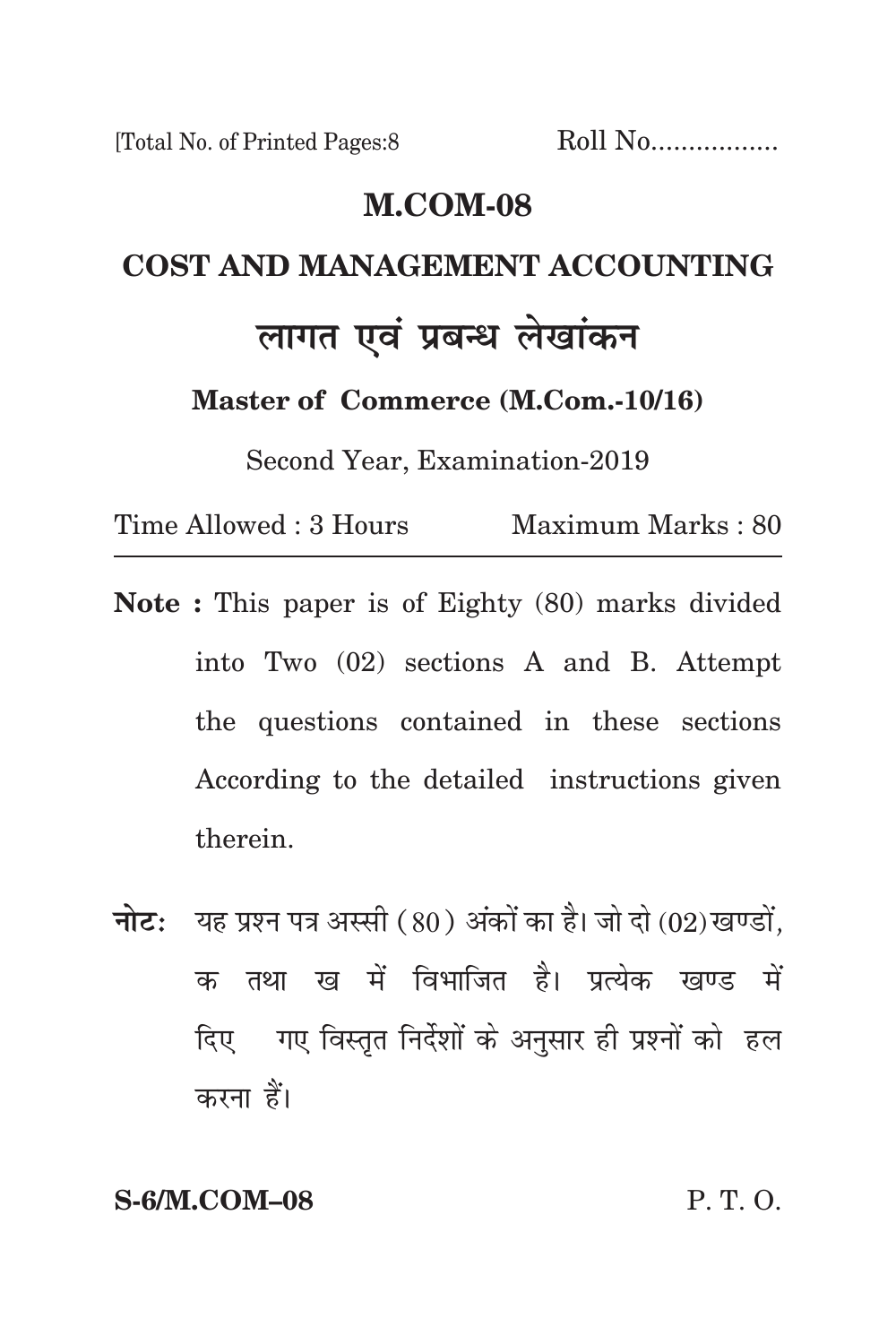## Section-A/<u>खण्ड-</u>'क'

(Long Answer type Questions/दीर्घ उत्तरीय प्रश्न)

- Note: Section-'A' contains Five (05) long Answer type questions of Fifteen (15) marks each. Learners are required to Answer any three (03) questions only.  $(3 \times 15=45)$
- नोट: खण्ड-'क' में पाँच (05) दीर्घ उत्तरों वाले प्रश्न दिए गए हैं. प्रत्येक प्रश्न के लिए पन्द्रह (15) अंक निर्धारित हैं शिक्षार्थियों को इनमें से केवल तीन (03) प्रश्नों के उत्तर देने हैं।
- 1. It has been said that " a good costing system is an invaluable aid to management." Enumerate the chief points in support of this statement. यह कहा गया है कि ''एक अच्छी लागत निर्धारण प्रणाली प्रबन्धकों के लिए अमल्य देन है।'' इस कथन की सहमति में मख्य बातों का वर्णन कीजिए।

#### **S-6/M.COM–08** 2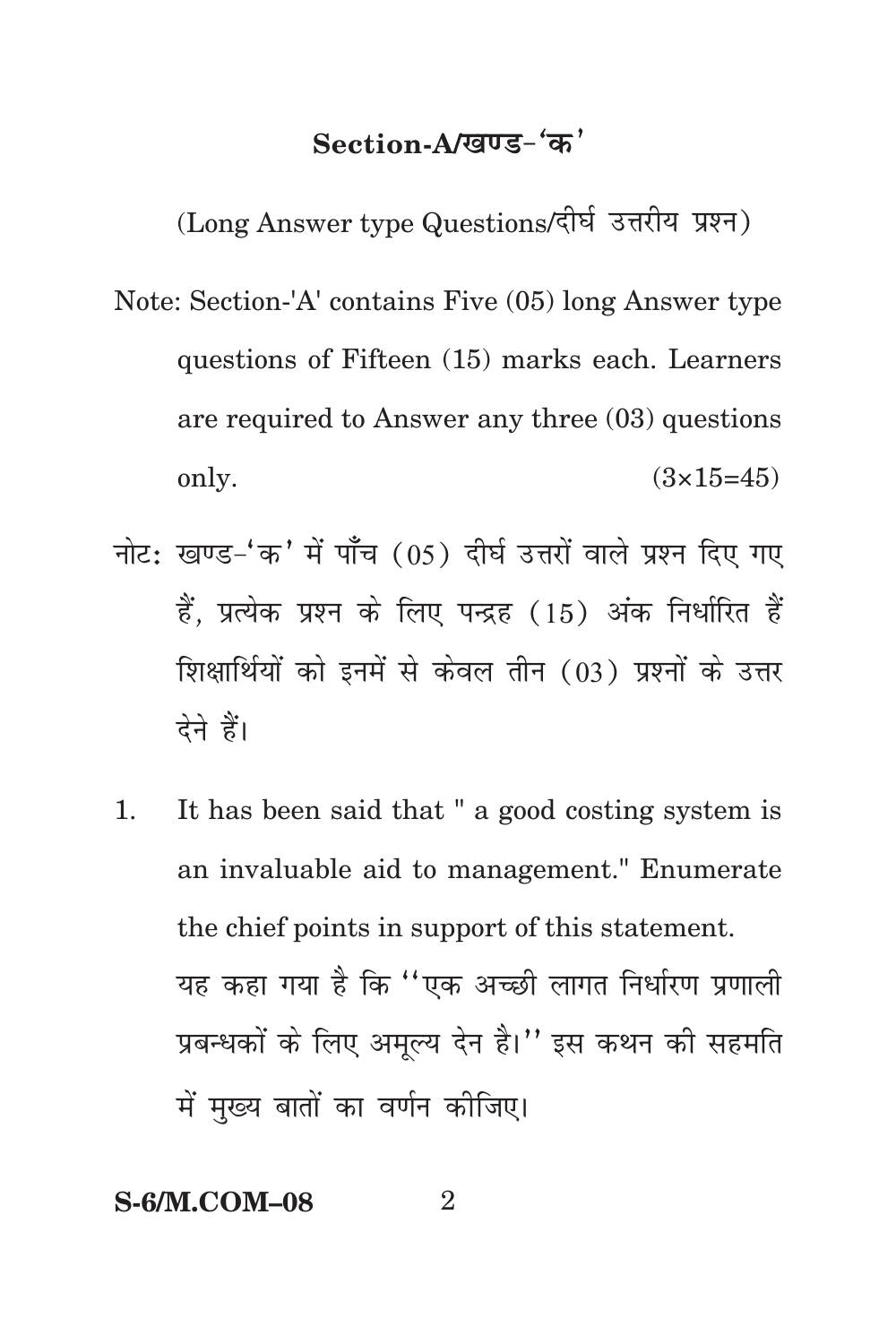2. Describe various methods of pricing the issue of materials. Which method would you recommend for adoption in cases where pricing of raw material seldom changes?

सामग्री जारी करने के लिए कीमत निर्धारण की विभिन्न विधियों का वर्णन कीजिए। जिन स्थितियों में कच्चे माल को कोमत में बदलाव नहीं आता उनमें आप किस विधि को अपनाने की सिफारिश करेंगे?

3. 500 units are introduced into a process at a cost of rupce are each. The total additional expenditure incurred in the process is Rs. 300 of the units introduced, 10% are normally spoiled in the course of manufacture, these process a scrap value of Rs. 0.25 each. Owing to an accident, only 400 units are produced. You are required to prepare (a) process Account and (b) Abnormal lon Account.

**S-6/M.COM–08** 3 P. T. O. प्रति इकाई एक रुपये की लागत पर एक प्रक्रिया में 500 इकाई डाला गया। प्रक्रिया में कुल अतिरिक्त व्यय रु.300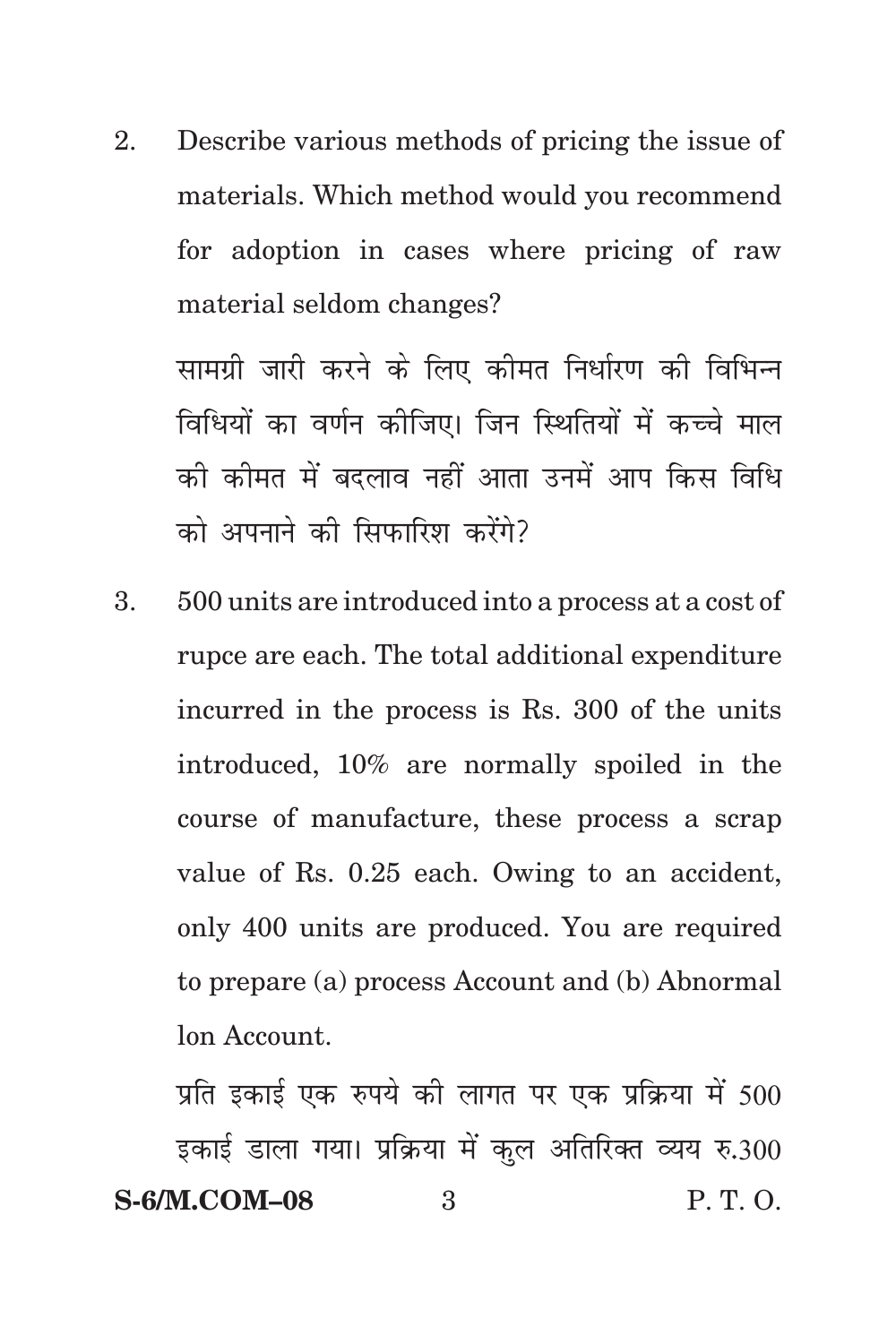हुए। निर्माण के दौरान, सामान्यत: डाले गए इकाइयों के 10% नष्ट हो जाते हैं जिनका क्षेप्य मृल्य रु.  $0.25$ प्रति इकाई होता है। एक दुर्घटना के कारण केवल 400 इकाई का उत्पादन हुआ। आपको (अ) प्रक्रिया खाता एवं (ब) असामान्य हानि खाता तैयार करना है।

- 4. From the following data, Calculate :
	- (a) B.E.P. in rupees of sales
	- (b) Number of units that must be sold to earn a profit of Rs.60,000 per year
	- (c) How many units must be sold to earn  $10\%$ of sales?

| <b>S-6/M.COM-08</b>                         |                         |
|---------------------------------------------|-------------------------|
| Fixed selling costs                         | $Rs. 2,52,000$ per year |
| <b>Fixed Factory overhead</b>               | $Rs. 5,40,000$ per year |
| Variable selling cost                       | Rs. 3 per unit          |
| Variable manufacturing cost Rs. 11 per unit |                         |
| <b>Sales Price</b>                          | Rs. 20 per unit         |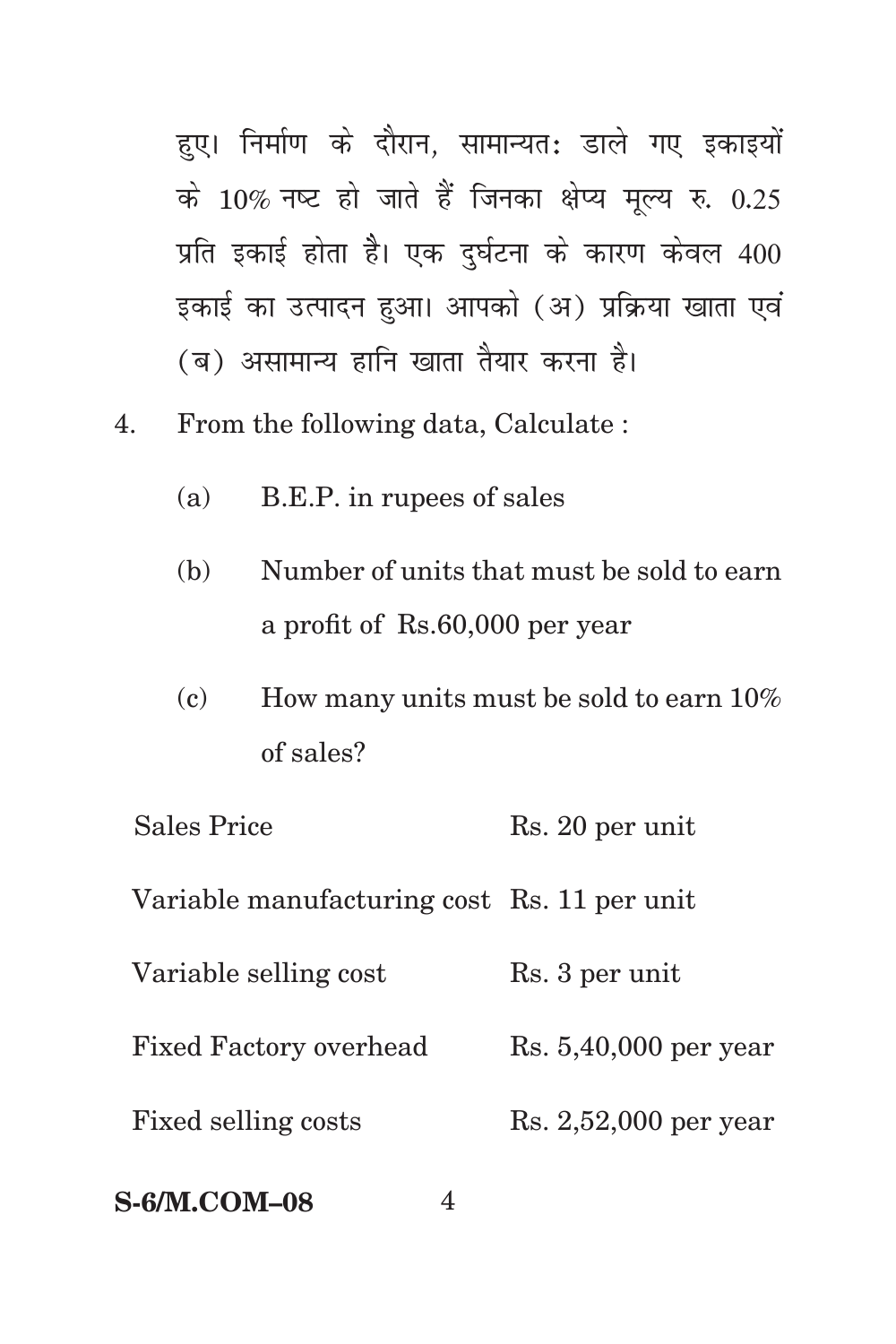निम्न समंकों से ज्ञात कीजिए :

- (अ) सम-विच्छेद बिन्द रुपये में ।
- $(a)$  रु. 60,000 प्रति वर्ष लाभ के लिए बेची जाने वाली इकाईयां।
- $(H)$  बिक्री पर  $10\%$  लाभ के लिए कितनी इकाईयां बेची जानी चाहिए?
- विक्रय मूल्य रु. 20 प्रति इकाई परिवर्तनशील निर्माण लागत रु. 11 प्रति इकाई परिवर्तनशील विक्रय लागत $\qquad \qquad$  क. 3 प्रति इकाई LFkkbZ dkj[kkuk mifjO;; #- 5]40]000 izfr o"kZ <u>स्थाई विक्रय लागत वर्ष हैं: 2.52.000 प्रति वर्ष</u>
- 5. Explain the term 'Budgetary control' and mention some of its advantages. On what does the success of such control depend?

'बजटरी नियंत्रण' शब्द की व्याख्या कीजिए और इसके कुछ लाभों का वर्णन कोजिए। इस प्रकार की नियंत्रण सफलता किस बात पर निर्भर करती है।

**S-6/M.COM–08** 5 P. T. O.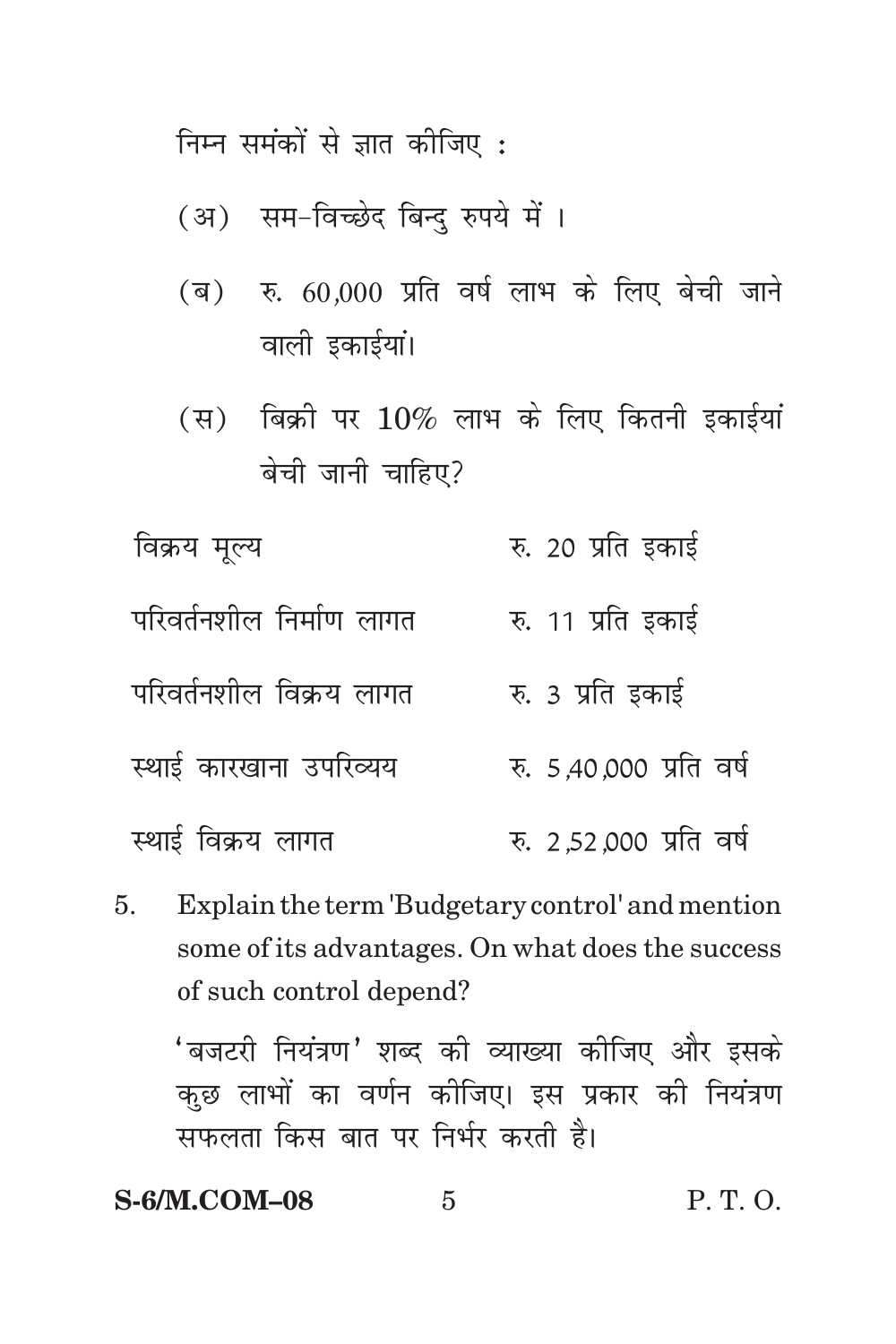#### **Section-B/खण्ड-ख**

(Short answer type questions/ लघु उत्तरीय प्रश्न)

- Note: Section -B Contains Eight (08) short Answer type questions of Seven (07) marks each. Learners are required to Answer any Five (05) questions only.  $(5 \times 7 = 35)$
- नोट: खण्ड-'ख' में आठ (08) लघु उत्तरीय प्रश्न दिए गए हैं। प्रत्येक प्रश्न के लिए सात (07) अंक निर्धारित हैं। शिक्षार्थियों को इनमें से केवल पाँच (05) प्रश्नों के उत्तर देने हैं।
- 1. Explain briefly the meaning of the terms fixed, semi-fixed and variable overhead costs giving examples of each.

स्थायी. अर्ध-स्थायी तथा परिवर्तनशील उपरिव्यय लागतों का अर्थ प्रत्येक के उदाहरण सहित दीजिए।

2. "Job costing is more accurate than process costing." Comment.

 $^{\prime\prime}$ उपकार्य लागत विधि प्रकिया लागत विधि से अधिक परिशद्ध है।" विवेचना कीजिए।

### **S-6/M.COM–08** 6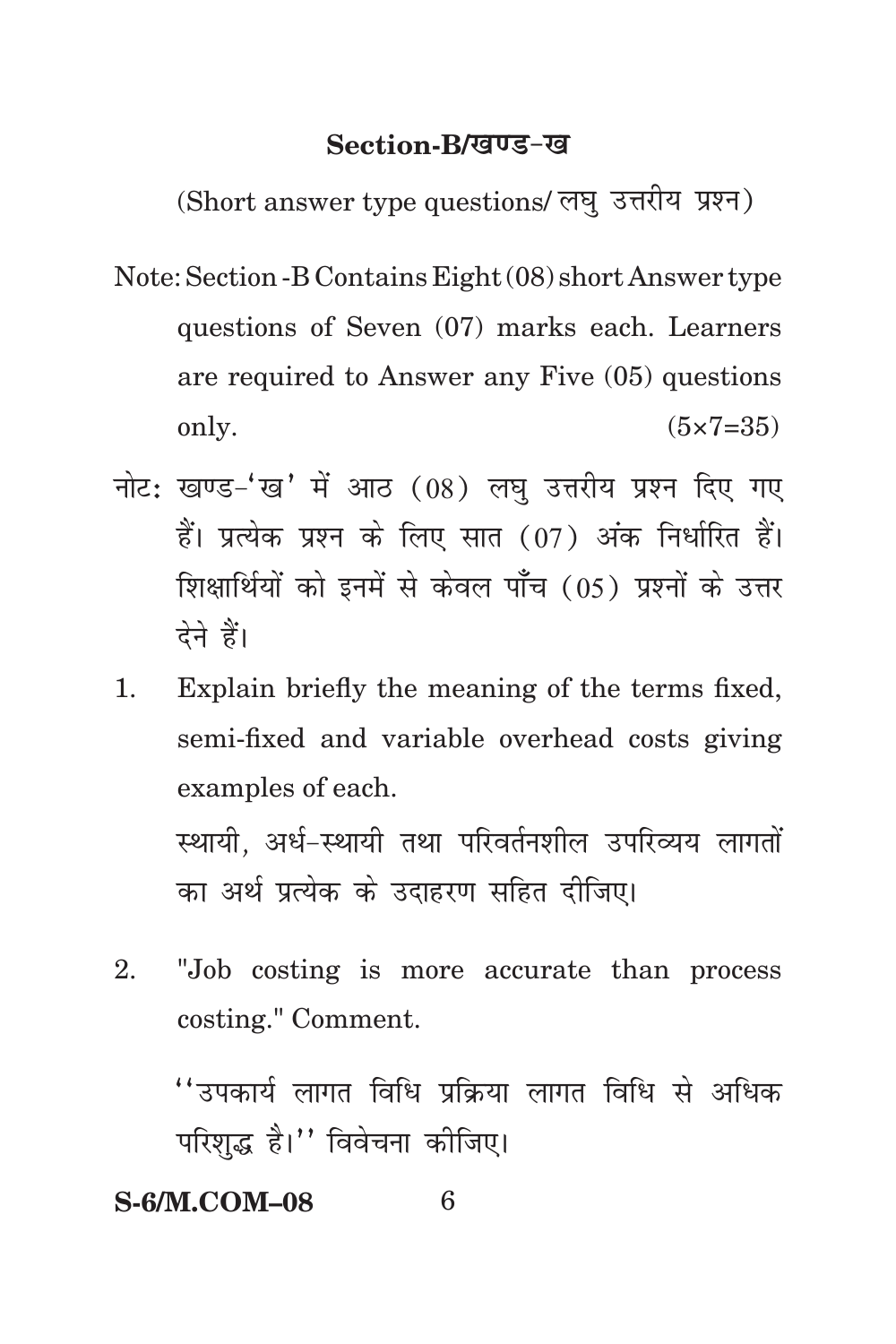3. Explain briefly the terms 'standard cost' and 'standard costing'. Enumerate the advantages of standard costing.

संक्षेप में 'प्रमाप लागत' एवं 'प्रमाप लागत विधि' शब्दों को व्याख्या कोजिए। प्रमाप लागत विधि के लाभों का उल्लेख कीलिए।

- 4. What is Cash Flow statement? State its uses. रोकड प्रवाह विवरण क्या है? इसके उपयोगों का उल्लेख कोजिए।
- 5. What is ratio analysis? Discuss the various ratios that are generally calculated to determine the liquidity of a business organization.

अनुपात विश्लेषण क्या होता है? उन विभिन्न अनुपातों का विवेचन कोजिए जो एक व्यावसायिक संगठन की तरलता जानने के लिए परिकलित की जाती है।